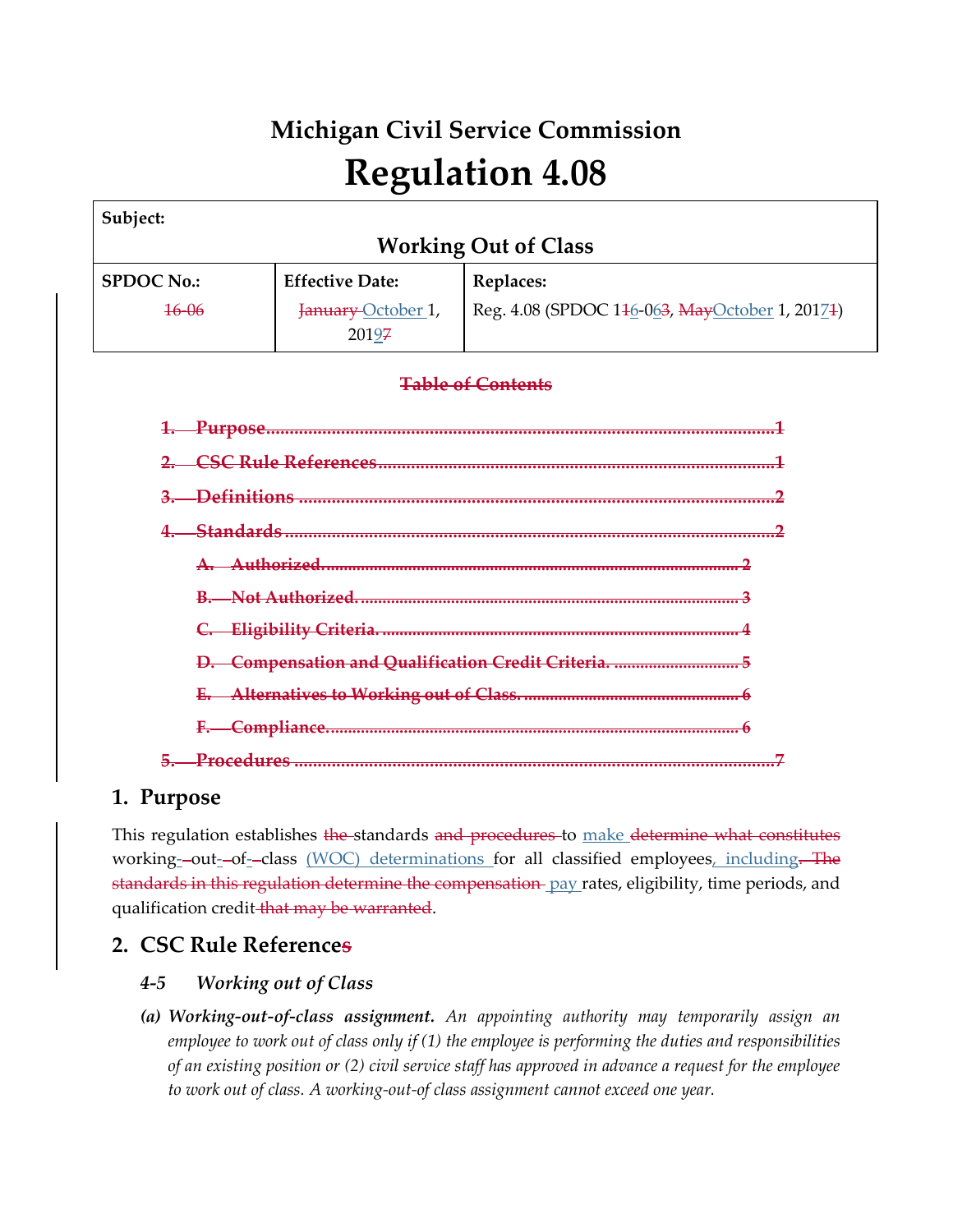- *(b) Working-out-of-class pay. If an employee is assigned to work out of class for more than 10 consecutive work days, the employee is entitled to supplemental pay and benefits for the temporary assignment in accordance with the civil service rules and regulations.*
	- *(1) Claims for working-out-of-class pay. If an employee is assigned to work out of class and does not receive authorized supplemental working-out-of-class pay and benefits, the employee may request a technical working-out-of-class determination.*
		- *(A) Time limit. A request for a technical working-out-of-class determination must be filed during the working-out-of-class assignment or, after the end of the assignment, within the time specified in the regulations.*
		- *(B) Back pay. In a technical working-out-of-class determination, the civil service review officer may award back pay and benefits for working out of class for a maximum of one year before the end of the working-out-of-class assignment. No supplemental working-out-ofclass pay or benefits are payable for any period longer than one year even if the employee worked out of class for more than one year.*
	- *(2) Relation to collective bargaining. Working out of class is a prohibited subject of bargaining. The exclusive procedure for any employee, including an exclusively represented employee, to bring a claim for working-out-of-class pay or benefits is to file a request for a technical workingout-of-class determination.*
- *(c) Exclusions. An employee in any of the following circumstances is not considered to be working out of class:*
	- *(1) The employee is working in a preauthorized position.*
	- *(2) The employee is occupying a position downgraded for training.*
	- *(3) The employee is occupying a position that is reclassifiable.*
	- *(4) The employee is an overall assistant who normally substitutes for the employee's supervisor.*

*\* \* \** 

## **3. Definitions**

#### **A. CSC Rule Definition.**

*1. Working out of class means being temporarily assigned to and performing the duties and responsibilities of another classification, in accordance with the standards in rule 4-5.*

### **4. Standards**

#### **A. Authorized.**

1. The An appointing authority or agency management may assign an employee duties and responsibilities of a different classification on a temporarily basis for up to 26 pay periods, ensuring equal opportunity in such assignments.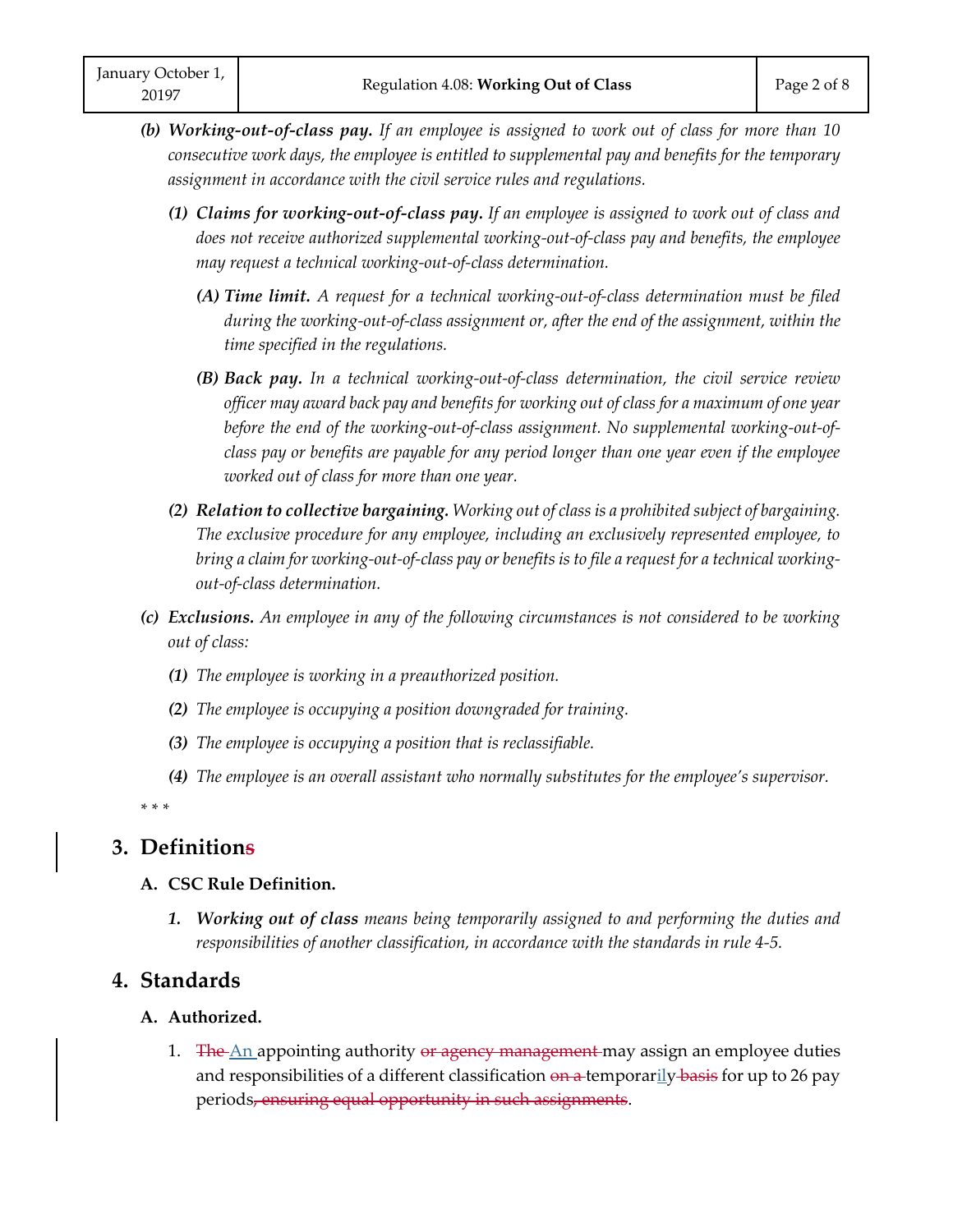- 2. A working-out-of-class assignment can be made when any of  $if$ the following situations exist: Regulation 4.08: Working Out of<br>working-out-of-class assignment can be made<br>ations exist:<br>Time constraints make it It is not impractical or into<br>to establish, recruit-for, or fill a position on a lim<br>There is an urgent or
	- a. Time constraints make it<sup>It</sup> is not impractical or infeasible, due to time constraints, to establish, recruit for, or fill a position on a limited-term basis.
	- b. There is an urgent or critical need to have-perform duties and responsibilities performed during the absence of another employee's absence.
	- c. The appointing authority is in the process of recruiting to fill the position.
	- d. Pending organizational changes within the agency or changes in its agencyleadership changes necessitate require temporary work assignments.
	- e. An overall assistant having direct-line authority and responsibility over the organizational entity is required to act as the chief supervisor in the absence of the supervisor for more than 6 consecutive pay periods. The working out of class designation begins after the first 6 pay periods, and the working-out-of-class compensation will not include this qualifying period.
	- f. A Department of State Branch Supervisor 10 serves as a Relief Branch Support Supervisor in a relief assignment for more than 30-consecutive full work days. The working-out-of-class designation begins after 30 consecutive full work days, and the working-out-of-class compensation includes the qualifying period.

 $g$ . It is not impractical to use one of the an alternatives listed in §4.E.

#### **B. Not Authorized.**

- 1. The following situations do not constitute working out of class:
	- a. An employee working in a pattern position or in a position downgraded for training or pattern position.
	- b. An employee performing the-permanently assigned entry-for-trainee--throughexperienced-level duties and responsibilities of their position that may result in reclassification.
	- c. An employee performing higher-level duties that may warrant-result in reclassification.
	- d. A Department of State Branch Supervisor 10 serving as a Relief Branch Support Supervisor for 30 or less consecutive full work days. The classification concept takes into consideration the fact that the Relief Branch Support Supervisor may be required to supervise 10, 11, or 12 level offices. ming higher--level duties that may <del>war</del><br>-Branch Supervisor 10 serving as a Relief E<br>ses consecutive full work days. The classifien the fact that the Relief Branch Support Sup<br>0, 11, or 12 level offices.<br>is prohibited from
- 2. An appointing authority is prohibited from cannot entering into any settlement agreement for a working out of class WOC assignment in accordance with rule 4- $\frac{5(b)(2)}{2}$ .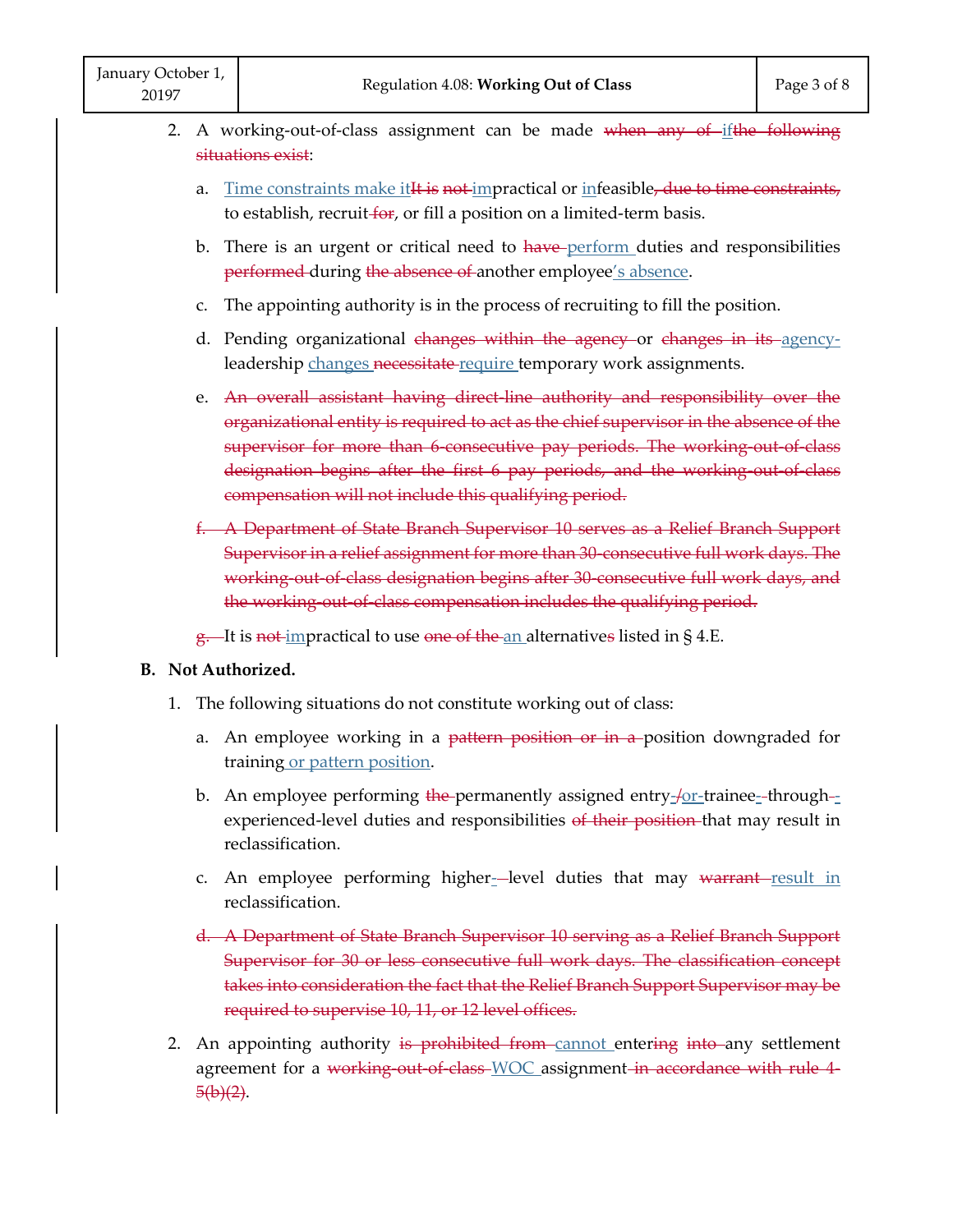- 1. All of the following criteria must be met for an employee to be recognized as working out of class:
	- a. The appointing authority must submit a Position Action Request (CS-129), a Position Description (CS-214), and any other necessary documentation for a classification review before processing the working out of class WOC payment when if any of the following conditions exist:
		- (1) An employee is temporarily assigned duties and responsibilities that Civil <u>Service has</u><del>ve</del> not <del>been c</del>lassified <del>by Civil Service</del>.
		- (2) A question exists with the employee, the appointing authority, or Civil Service staff as to on whether the employee has worked out of class.
		- (3) A question exists with the employee, the appointing authority, or Civil Service staff as to on the proper classification of the temporary duties and responsibilities.
	- b. The appointing authority or designee must direct the employee to perform the duties and the responsibilities of a properly classified assignment's duties and responsibilities.
	- c. The employee must perform all<sub>7</sub> or substantially all<sub>7</sub> of the duties and responsibilities that are different from the employee's classification.
	- d. The employee must perform the duties and responsibilities of a single temporary assignment's duties and responsibilities for the a qualifying period of more than 10 consecutive, full workdays (80 hours), interrupted only by leave usage or a holiday, unless this regulation designates a different qualifying period.
	- e. The employee should possess-have the education and experience requirements or be in a classification level that would ultimately satisfy the experience requirement for the working out of class WOC assignment. If the employee does not possess have the required education or experience, the appointing authority must have documentation on file as to the reason for utilizeing theis employee in a workingout-of-class situation. This will be subject to for later Civil Service audit.
	- f. The employee must possess meet any state or federal licensure, registration, and certification requirements, as stated on the **classification's** job specification-for positions in the classification.
- 2. Leave usage or the occurrence of a holiday during the a qualifying period does not constitute a break or count as part of the 10-day or other qualifying period or other time designated in the under this regulation. The fIime lost because of for leave usage or a holiday must be made up by an equal number of consecutive workdays to satisfy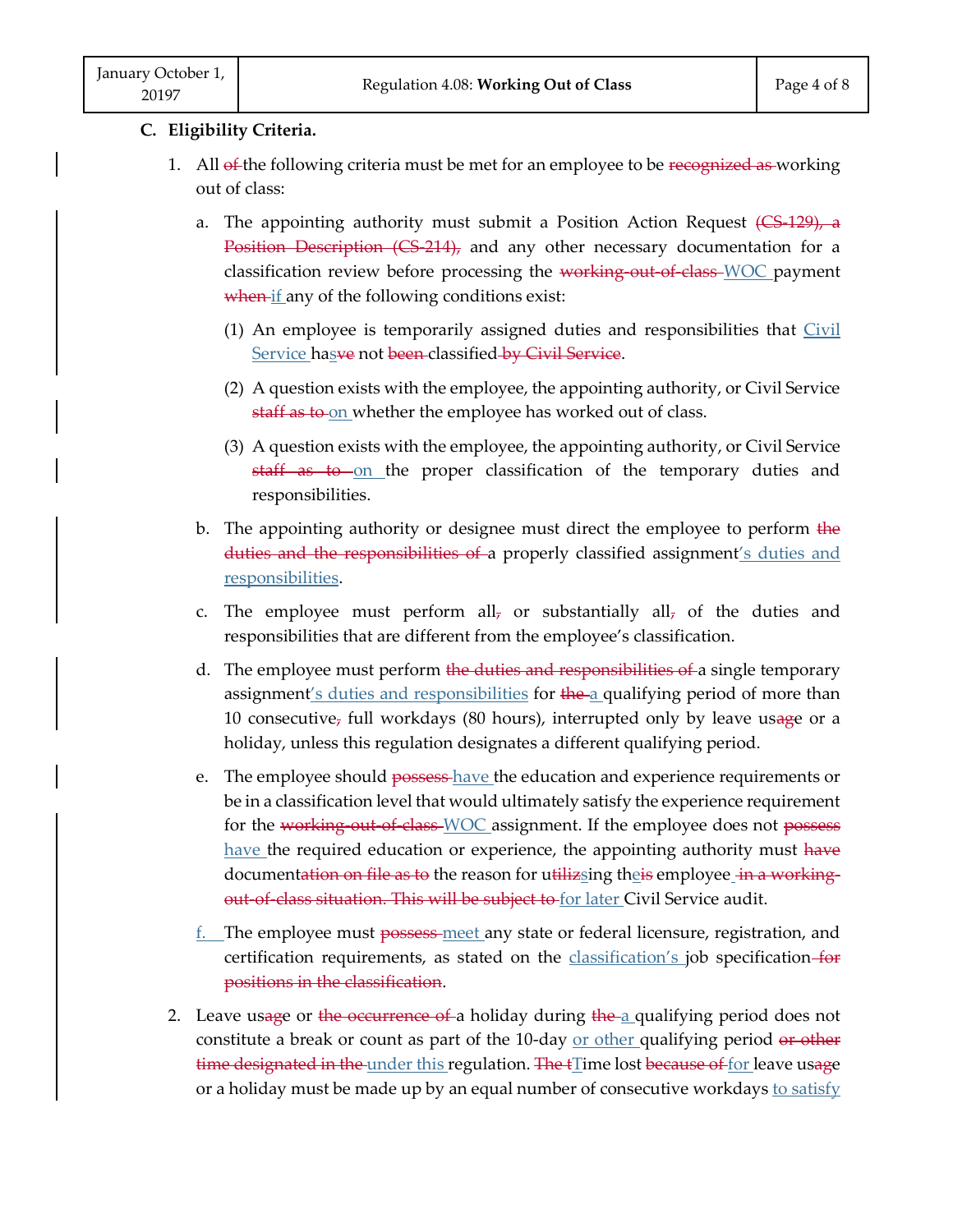before the qualifying period is complete. Once the 10 consecutive day full qualifying period has been is satisfied, the employee will be is compensated paid at the workingout-of-class WOC pay rate for all subsequent leave usage and holidays for the duration rest of the working-out-of-class WOC periodassignment.

- 3. An employee cannot be assigned to-worked out of class for initial and subsequent periods in the same assignment for <u>over 26 pay more than a 12-month</u> periods. After <del>the end of that</del> 12<u>6</u>-<del>month</del> pay periods, the employee is <del>not i</del>neligible for the same working out of class WOC assignment until for 13 pay periods have elapsed. After the 13 pay periods, the employee must complete a new qualifying period to work out of class again of more than 10-consecutive, full workdays (80 hours), unless this regulation designates a different qualifying period.
- 4. When If the appointing authority intends or has reason to believes that the a workingout-of-class WOC assignment may last more than over 26 pay periods, the appointing authority should make an appointment to the position.
- 5. **Overall assistants.** An overall assistant with direct-line authority and responsibility over the organizational entity must act as chief supervisor during a supervisor's absence for over six consecutive pay periods. Any WOC designation begins after the first six pay periods, but WOC pay does not include the qualifying period.
- 6. **Branch Supervisors.** A Department of State Branch Supervisor 10 must serve in a relief assignment as a Relief Branch Support Supervisor for over 30 consecutive full workdays. Any WOC designation begins after 30 consecutive full workdays, but WOC pay includes the qualifying period.

#### **D. Compensation Pay and Qualification- Credit Criteria.**

- 1. An employee is eligible for working out of class WOC compensation pay only for work that has been properly classified as required in § 4.C.1.
- 2. Once the qualifying period has been is met, the employee is entitled to compensation pay through a <u>gross-</u>pay adjustment <u>(GPA)</u> for working out of class <del>commencing with</del> from the assignment's first day-of the assignment. The appointing authority must enter a comment line identifying the classification and position code of the position that necessitated the working out of class WOC assignment must be identified in a comment line on the employee's record. This information is subject to audit by Civil Service. Once the qualifying per<br>pay through a gross-pay<br>from the assignment's<br>enter a comment line id
- 3. If an employee is <del>assigned to </del>work<u>ed</u> out of class for <del>a 10</del>ten-consecutive-day<u>s</u>-<del>period</del> and is subsequently assigned to worked out of class in the same assignment for 26 pay periods in a 12 month period, the employee is entitled to working-out-of-class compensation pay for the full extent of any the subsequent assignments without another qualifying period unless this regulation designates a different qualifying period. A new 10-day qualifying period is not required. This compensation-pay is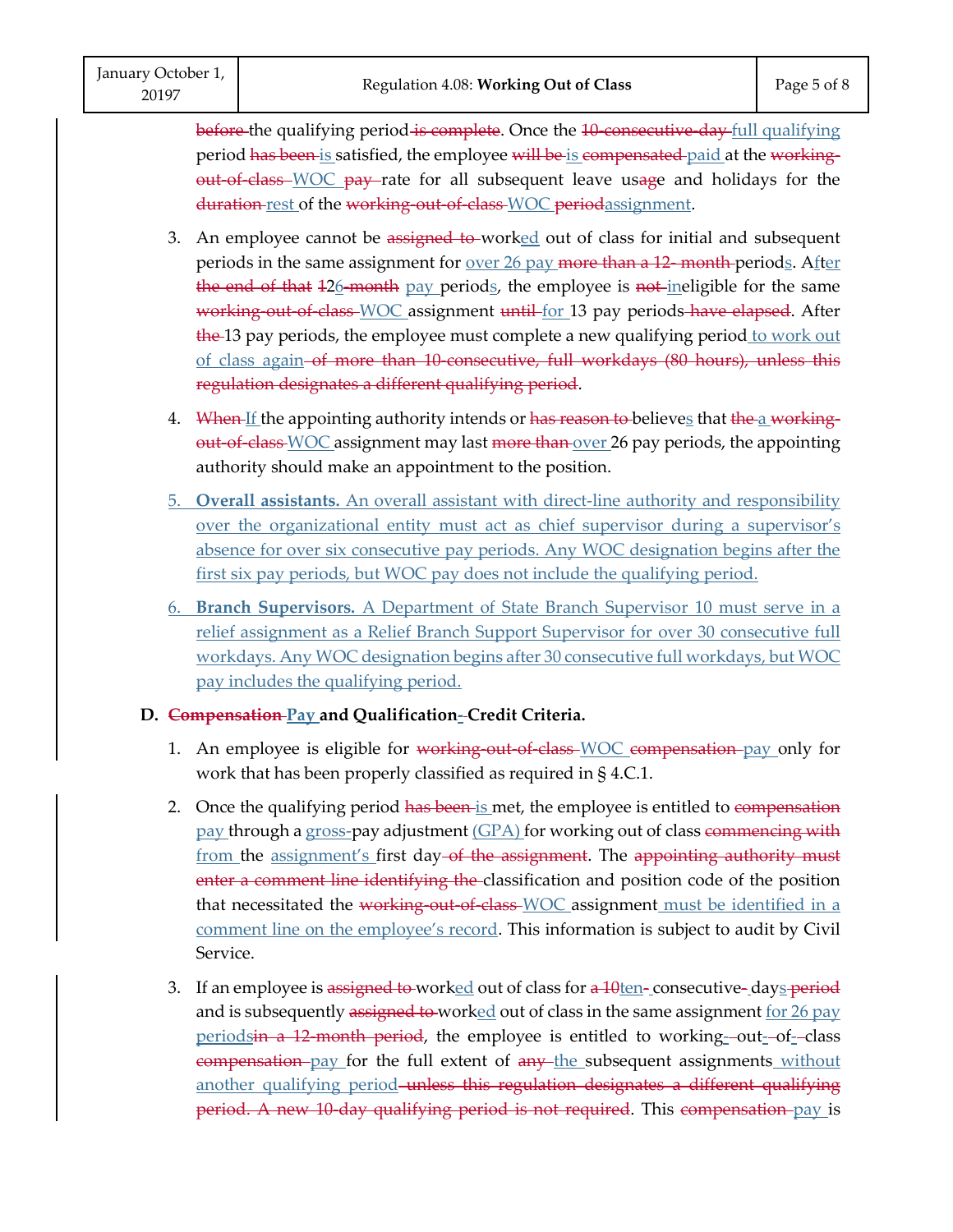limited to the a maximum of 26 pay periods for any one assignment. The 26 pay periods for a WOC assignment must be completed within 24 months from the qualifying period's start.

- 4. An employee may submit a request to Civil Service for a technical working out-ofelass WOC determination from Civil Service, pursuant to under rules 4-5(b)(1) and 4- $2(a)$ , and regulation 4.03 to determine if a working out of class assignment has been made. The employee's request must be made within 28 calendar days after the assignment ends and must-include a position description, describing the temporary duties<sub>7</sub> and documentation that a request for working-out-of-class WOC compensation pay was submitted to the appointing authority. Late requestsClaims submitted after that time period are not accepted for compensation and qualification credit purposes.
- 5. An appointing authority must process working-out-of-class-WOC compensation-pay adjustments or submit a working out of class WOC determination request to Civil Service within 3three months from the end of any working-out-of-class WOC assignment's end. The appointing authority must obtain Civil Service approval from <del>the State Personnel Director f</del>or any pay adjustments or determination requests <del>that</del> are-beyond 3three months. within 3three months from the end of any working ont's end. The appointing authority must obtain Civil Servi<br>Personnel Director for any pay adjustments or determina<br>ind 3three months.<br>ationg of the working out of class-WOC
- 6. Determinationg of the working out of class  $WOC$  compensation pay rate must be is in accordance with regulations  $4.08, 5.01$  and  $5.07$ .
- 7. An employee eligible for WOC compensation worked out of class in a preauthorized series is paid at the appropriate step for the classification level for which the employee meets the required education and experience, which is typically the entry level. If this does not result in a pay increase, the employee is paid at the appropriate step for the next higher level in the series that would result in a pay increase under § F.2 of regulation 5.01.
- $78.$  An employee working out of class at an equal or lower pay range than the employee's permanent classification is not ineligible for working-out-of-class WOC compensationpay.
- 82. Qualification credit, as determined by Civil Service, is granted for experience gained in documented working out of class WOC assignments if the employee meets the minimum education, licensure, registration, and certification requirements for the classification of the temporary assignment's classification.
- 10. Qualification credit does not substitute for the classification's aggregate qualification requirements. Qualification credit is granted at the highest level for which the employee meets the experience requirements, up to the WOC level.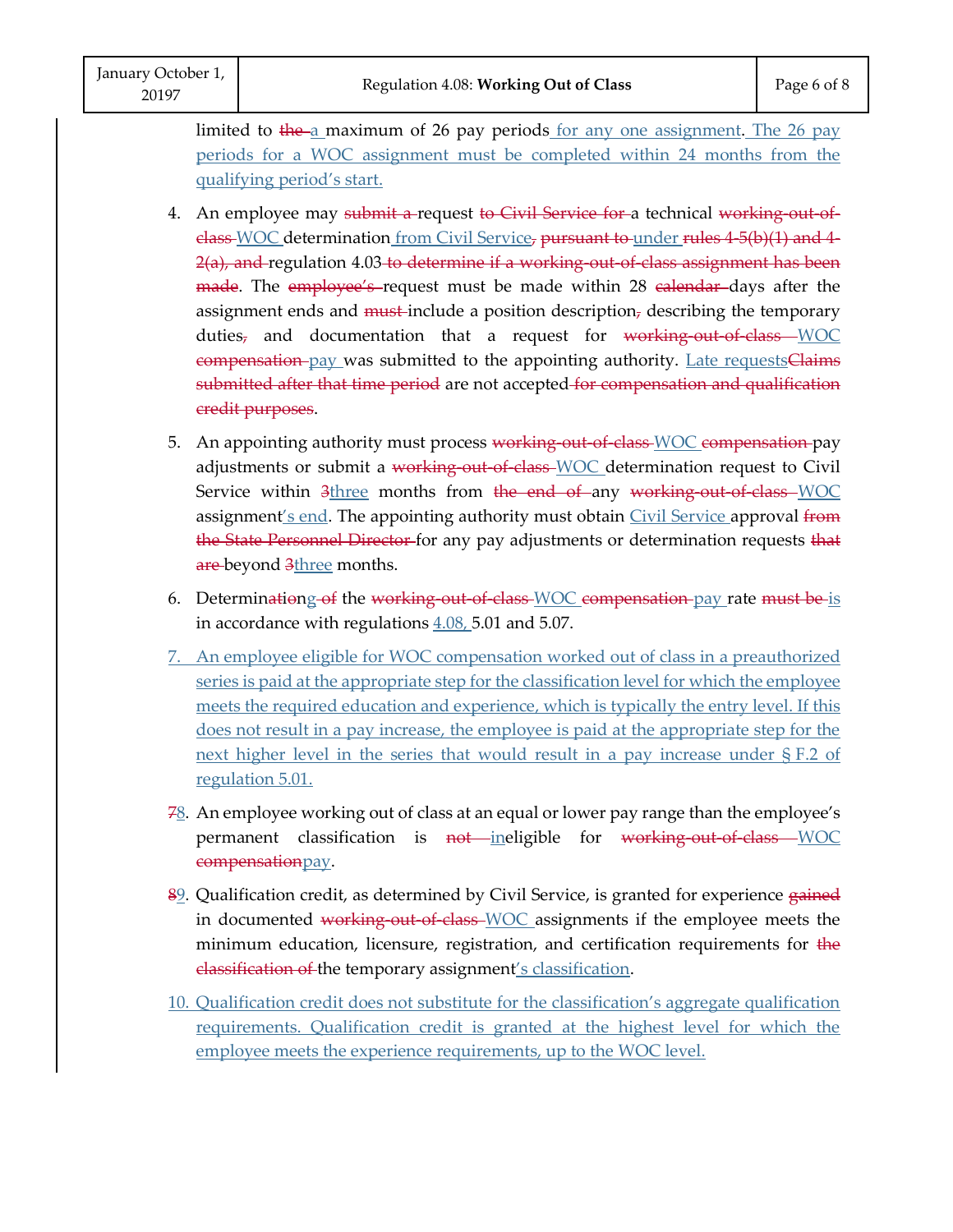- 911. Qualification credit may only be applied once for an appointment, reclassification, or job change and does not substitute for the aggregate qualification requirements of that classification.
- $12\theta$ . Qualification credit cannot exceed a maximum of 26 pay periods for any one working out of class WOC assignment.

#### **E. Alternatives to Working out of Class.**

The following alternatives should be considered instead of working an employee out of class:

- 1. Assigning supervisory or managerial assignments to other supervisors or managersial personnel, eliminating the potential for working out of class.
- 2. Making a limited-term appointment-to a position.
- 3. Making an emergency appointment of 28 days or less, pursuant to under rule 3-3.3 and Civil Service regulations. Questions regarding the use of the emergency appointment process should be directed to Civil Service.
- 4. Rotating the potential working-out-of-class WOC assignment among several employees in the work area, being mindful of the limitations set forth in this regulation on working an employee out of class.
- 5. Dividing the work function among the other employees in the work area, eliminating the potential for a working out-of-class assignment.

#### **F. Compliance.**

Civil Service <del>staff</del>-audits all <del>working out of class WOC</del> payments. The appointing authority shall retain adequate documentation to substantiate compliance with this working outof-class-regulation. Failure to supply adequate documentation, upon request, may result in revoking cation of the appointing authority's delegated authority to process future WOC payments for working out of class.

## **5. Procedures**

| Responsibility                      | Action |                                                                                                                                                                                                                                    |
|-------------------------------------|--------|------------------------------------------------------------------------------------------------------------------------------------------------------------------------------------------------------------------------------------|
| Agency<br>Management<br>or Employee |        | 1. Submits a-request for working-out-of-class-WOC compensation-pay and<br>documentation to the appointing authority.                                                                                                               |
| Appointing<br>Authority             |        | 2. Reviews the request in accordance with the standards set forth in this<br>regulation and other regulations.                                                                                                                     |
|                                     |        | 3. Determines the appropriate classification and processes a working out of<br>$\frac{\text{class}-\text{WOC}}{\text{payment}}$ , in accordance with regulations 5.01 and 5.07. If the<br>request is denied, documents the reason. |